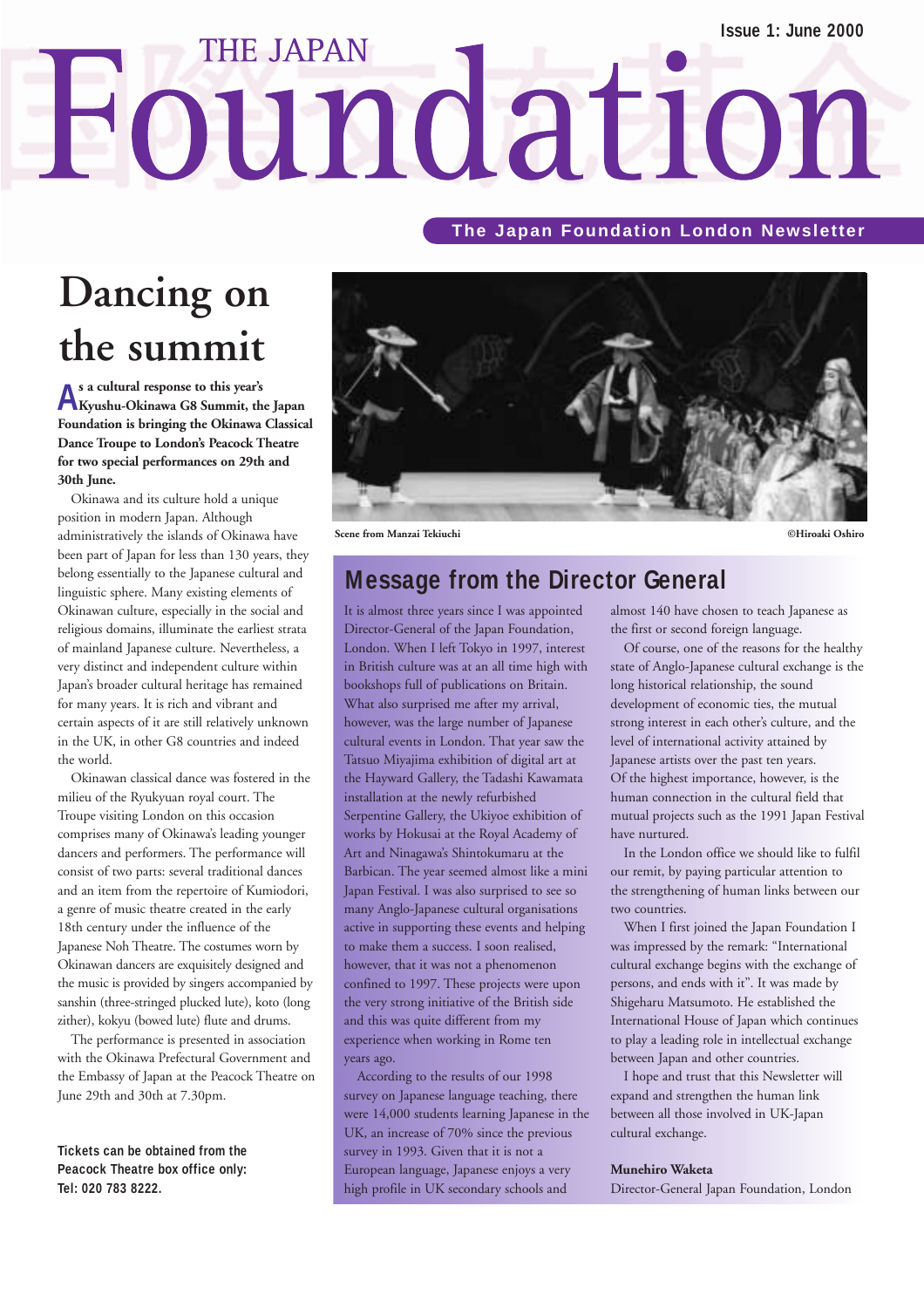# **The Japan Foundation Grant Programmes**

**The following are the UK results of the Japan Foundation grant programmes for the 2000/2001 financial year:** 

#### **Invitations to Japan**

#### **Fellowship Programme**

*Scholars and Researchers category*

- **Professor J Crump** Director, Scottish Centre for Japanese Studies, University of Stirling. Topic of research: *Nikkeiren and Japanese Capitalism*
- **Mr S Van Eycken** Assistant Lecturer Faculty of Music, University of Edinburgh Topic of research: *Recent Developments in Contemporary Japanese Music*

#### *Artists Category*

• **Mr A Pink** Guest Lecturer, Queen Mary & Westfield College, London University Topic of research: *Kyogen and Commedia dell' Art: Two Theatres of Actors and Laughter*

#### **Short Term Visitor's Programme**

- **Mr Sune Nordgren** Director, Baltic Centre for Contemporary Art, Gateshead.
- **Ms Lizzie Francke** Festival Director, Edinburgh International Film Festival. To deepen their understanding of Japanese contemporary arts and to encourage future exchanges.

#### **Medium Term Visitor's Programme**

• **Dr D Hughes** Senior Lecturer in Ethnomusicology, School of Oriental and African Studies. Topic of Research: *Okinawan Folksong in Transition*

#### **Support Programmes for Japanese Studies**

#### **Staff Expansion Grant Programme**

University of Sheffield, Centre for Japanese Studies, School of East Asian Studies. Grant towards the cost of a new Lectureship in the International Relations of Japan

#### **Research/Conference/Seminar Programme**

- Sainsbury Institute for the Study of Japanese Arts and Culture. Grant towards the conference: *Beverage in Edo Period Japan*
- London University Institute of Education, Dept. of Culture, Communication & Societies. Grant towards the international research project: *Pokemon in Five Cultures: A Cross Cultural Analysis of the Reception of Japanese Popular Culture*
- The British Association for Japanese Studies Annual Conference. Grant towards the cost of bringing the keynote speaker from Japan, Mr Kihachiro Kawamoto

#### **Library Support Programme**

Book donations to libraries at the following universities: Abertay Dundee, Birmingham, Central Lancashire, Oxford Brookes, Sheffield, Stirling

#### **Arts Exchange Programmes**

#### **Fellowship Exhibitions Abroad Support Programme**

• Ikon Gallery, Birmingham. Grant towards the project *As It Is* which will include commissions by Kawamata and Shimabuku

#### **Publication Exchange Programmes**

#### **Publication Assistance Programme**

- Curzon Press Ltd. Grant towards the publication of two works: *Shiga Shigetaka: The Forgotten Enlightenment* by Masako Gavin and *Myth and Masculinity in the Japanese Cinema* by Isolde Standish
- Berg Publishers. Grant towards the publication *The Orient Strikes Back: A Global View of Cultural Display* by Joy Hendry

#### **Publication Exchange Programmes**

**Film Production Support Programme** Acacia Productions Ltd Grant towards the cost of the production of the film *"Under Mt Fuji"*

#### **Support Programmes for Japanese Language Instruction**

#### **Salary Assistance Programme for Japanese Language Courses Abroad**

The Japan Centre, University of Birmingham. Grant towards the cost of a new Language Tutor in Japanese

#### **Japanese Speech Contest Support Programme**

The Association for Language Learning. Grant towards the cost of the 2nd Secondary School Japanese Speech Contest

#### **Short Term Training Programme for Foreign Teachers of the Japanese Language**

**Eleanor Spivey** School of East Asian Studies, University of Sheffield. **Amanda Williams** Warwick School

An intensive 2-month course in Japanese language and teaching methods at the Japan Foundation Japanese Language Institute, Urawa

#### **Short Term Training Programme for Teachers of the Japanese Language**  *(for Japanese Abroad)*

**Naomi Cross** University of Durham. **Toshiko Ishizaki** University of Leeds

An intensive 2-month course for Japanese nationals living abroad designed to expand and consolidate skills in Japanese language and teaching methods at the Japan Foundation Japanese Language Institute, Urawa **Japanese Language Programme for Postgraduate Students**

**Richard Ronald** PhD student in Residential Development at Nottingham Trent University A 2-month Summer Course at the Japan Foundation Japanese Language Institute, Kansai **Study Tour Award for Outstanding Students of the Japanese Language**

The following two students were selected for their Japanese language achievement to participate in a Study Tour to Japan to include language training at the Japan Foundation Japanese Language Institute, Kansai and other places: - **Alexis Woodfall** University of Portsmouth **Elisabeth Barratt** University of Birmingham

#### **Research/Conference/Seminar Programme for Japanese Language Education**

The British Association for Teaching Japanese as a Foreign Language, Annual Conference Grant towards the cost of bringing the keynote speaker from Japan, Professor Seiichi Makino **Japanese Language Teaching Materials Donation Programme**

Donations of teaching materials were made to 39 schools and universities throughout the UK

### **Local Project Support Programme**

**Some readers may not know that outside Sour Annual Programme of Grants the ome readers may not know that outside London Office Local Project Support Programme can offer modest funding to local projects and events that help promote a greater awareness of Japan in the UK.**

The programme offers grants of up to a maximum of  $£1,000$  depending upon the size and scale of the project, provided it falls within the subject areas in which we work i.e. the social sciences, the humanities and the arts. Applications are invited at any time of the year but the project or event itself must start and complete within the same financial year. Ideally, applications need to be submitted at least one month before the start of the project. •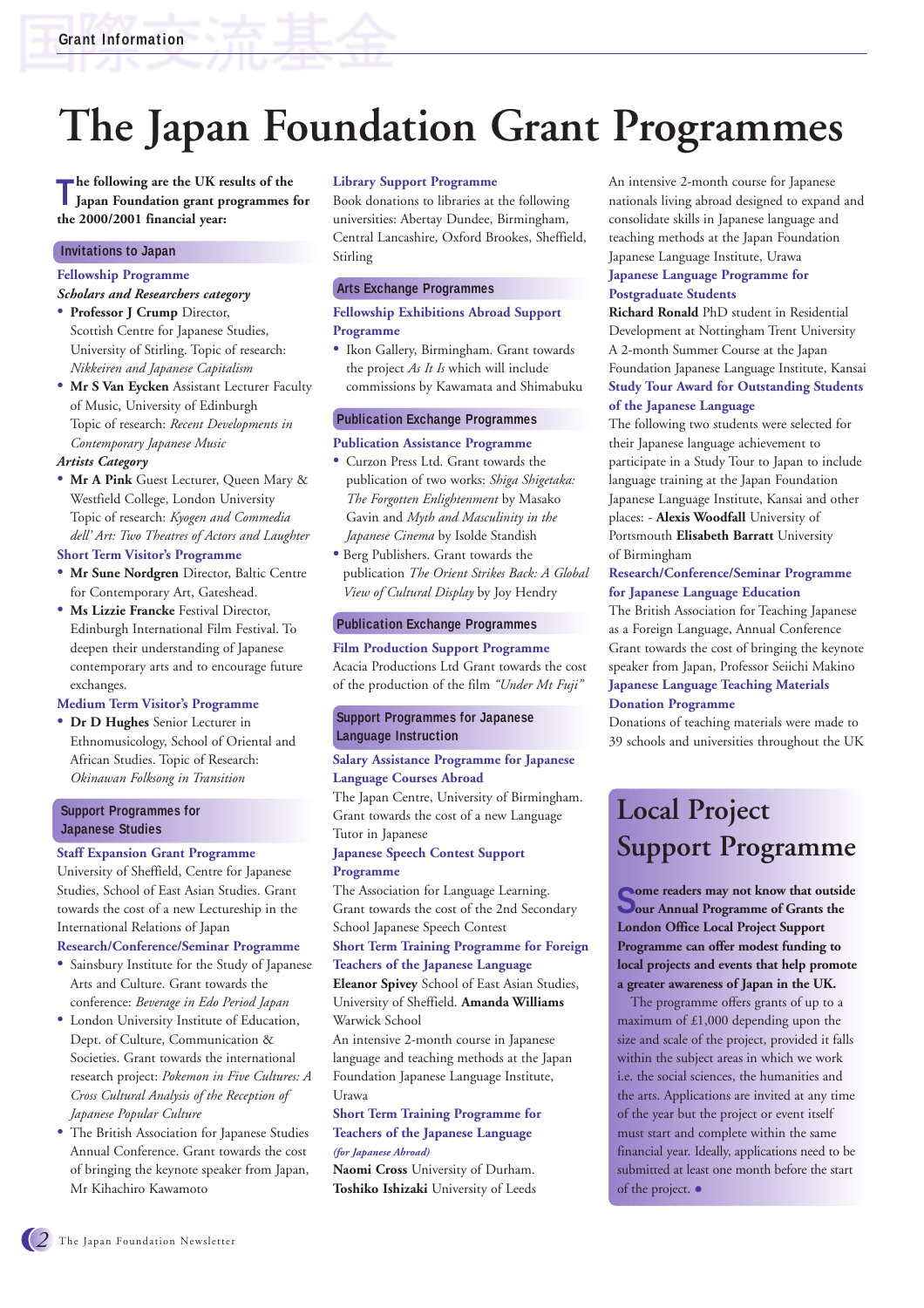### **The Kyushu- SPOTLIGHT Okinawa G8 Summit**

**T Okinawa Classical Dance he visit to London of the Troupe later this month is just one of a number of events that the Japan Foundation is arranging in the run up to the Kyushu-Okinawa G8 Summit in July.**

#### **Talk on Okinawan Food Culture**

Dr Hiroko Sho, currently Director of the Okinawa Study Centre, the University of the Air, will be giving an illustrated talk at the Japan Foundation London Language Centre on 21st June. The talk is entitled *Food Culture and Longevity in Okinawa* and it begins at 6.30pm. Those wishing to attend should contact us as soon as possible to reserve a seat.

#### **Tel: 020 7499 4726.**

#### **Symposia on the 21st Century**

Upon the initiative of the Japanese Prime Minister, the Foundation is organising a series of four international symposia to be held in Kyushu and Okinawa under the general title *Perspectives on the 21st Century* to which scholars and intellectuals from summit member countries and others have been invited. The outcome of the discussions will be communicated to G8 representatives at the Summit itself. The UK will be represented by Professor Roland Robertson, Professor of Sociology at the University of Aberdeen and by Professor James Mayall, Professor of International Relations at the University of Cambridge and of the Centre for International Studies.

#### **Study Tour for Journalists**

We are arranging a special Study Tour to Japan for journalists from G8 countries in June and the three UK participants will be freelance journalists Charles McCooey and Martin Thompson, and David Okuefuna of the BBC. **Young Leaders Summit 2000**

Paul Morrison of the Centre for International Studies at the University of Cambridge and Roy Head, Editor BBC World Service Trust have been invited by the Japan Foundation to participate in a special Young Leaders Summit in June in Ginowan City, Okinawa. They will be among 33 participants from G8 and other countries. It will be organised in conjunction with the Okinawa G8 Summit Support Council and the Ministry of Foreign Affairs, and will be conducted in the spirit of the real G8 Summit Meeting providing a forum for in depth discussion on a number of issues of current international importance.

# **The Japan Foundation Endowment Committee**

**L**<br> **L**<br> **L**<br> **Japan Foundation Endowment ike the Japan Foundation itself, the Committee originated in a desire within Japan to promote cultural exchange with other countries and to deepen knowledge about Japan overseas. Its current Chair, Dr Roger Goodman writes:**

In 1973 the Japanese Government gave a ¥300 million endowment to the UK for the promotion of Japanese Studies in UK universities. It was given through the Japan Foundation and the Japan Foundation Endowment Committee was duly formed in 1974 to administer the disposal of the annual income.

At that time the study of Japan was principally based in Oxford, Cambridge, SOAS and Sheffield and much of JFEC funding went into the study tour to Japan for undergraduates. Japanese studies in the UK, however, expanded enormously in the late 1980s and for many reasons it was no longer possible to support the study tour to the same extent. Today the emphasis is on support for research projects and workshops of academics working on Japan. Projects are generally funded up to £5,000. Expenditure is closely monitored and outcomes in terms of research output have been excellent.

Over the past 25 years, the JFEC has also given considerable support to graduate students. In the 1970s it awarded some 3 year full studentships and in 1990 again offered three full studentships, matched by two funded by the Daiwa Anglo-Japanese Foundation (DAJF) but administered

through the JFEC. The scheme was successful academically in encouraging new young scholars but it was not considered financially practicable to continue with three new awards every year. A further award was offered in 1994, and again in 1996. Two new scholarships (again funded by DAJF) have, however, been offered for the year 2000.

Recent years have thrown up funding problems in two other areas. Firstly, while four years is the expected time to complete a doctoral thesis in the social sciences and arts (especially when using a difficult language such as Japanese) funding research councils can support students for only three years. As a result, many students in their fourth year are forced to take a job so that they can complete their thesis and are then unable to finish their thesis because they have taken a job. Many lose momentum at this crucial point in the writing up process.

Secondly, there is the problem of those who leave academia after completing postgraduate work because of the lack of jobs available for those without teaching experience. The Committee is keen to develop more postdoctoral positions to enable such people to stay in the academic world, publish their thesis and to gain teaching experience. Unfortunately, such postdoctoral positions are costly to run.

When the JFEC celebrated its first 25 years in 1999, a history of the Committee and its activities was produced and copies, as well as more information on the JFEC itself, can be obtained from the Executive Secretary, Mr Andrew Parrett, c/o The University of Sheffield, S10 2TN. **Tel: (0114) 222 1064.** •

#### **Dates for your Diary**

| 21 June                     | 6.30. | Lecture Food Culture and Longevity in Okinawa by Dr Hiroko Sho,<br>Director, Okinawa Study Centre, the University of the Air, at the<br>Japan Foundation London Language Centre. Contact the London<br>office (not the Nihongo Centre) to reserve a seat. Tel: 020 7499 4726 |
|-----------------------------|-------|------------------------------------------------------------------------------------------------------------------------------------------------------------------------------------------------------------------------------------------------------------------------------|
| 29 & 30 June                | 7.30. | Okinawa Classical Dance Troupe at the Peacock Theatre                                                                                                                                                                                                                        |
| September 2000              |       | Japan Foundation 2001/2002 Grant Programme Guidelines available                                                                                                                                                                                                              |
| 19 September –<br>4 October |       | Japan Foundation Secondary Schoolteachers Study Tour to Japan                                                                                                                                                                                                                |
| 1 December<br>2000          |       | Deadline for receipt of applications for the 2001/2002<br><b>Grant Programmes</b>                                                                                                                                                                                            |